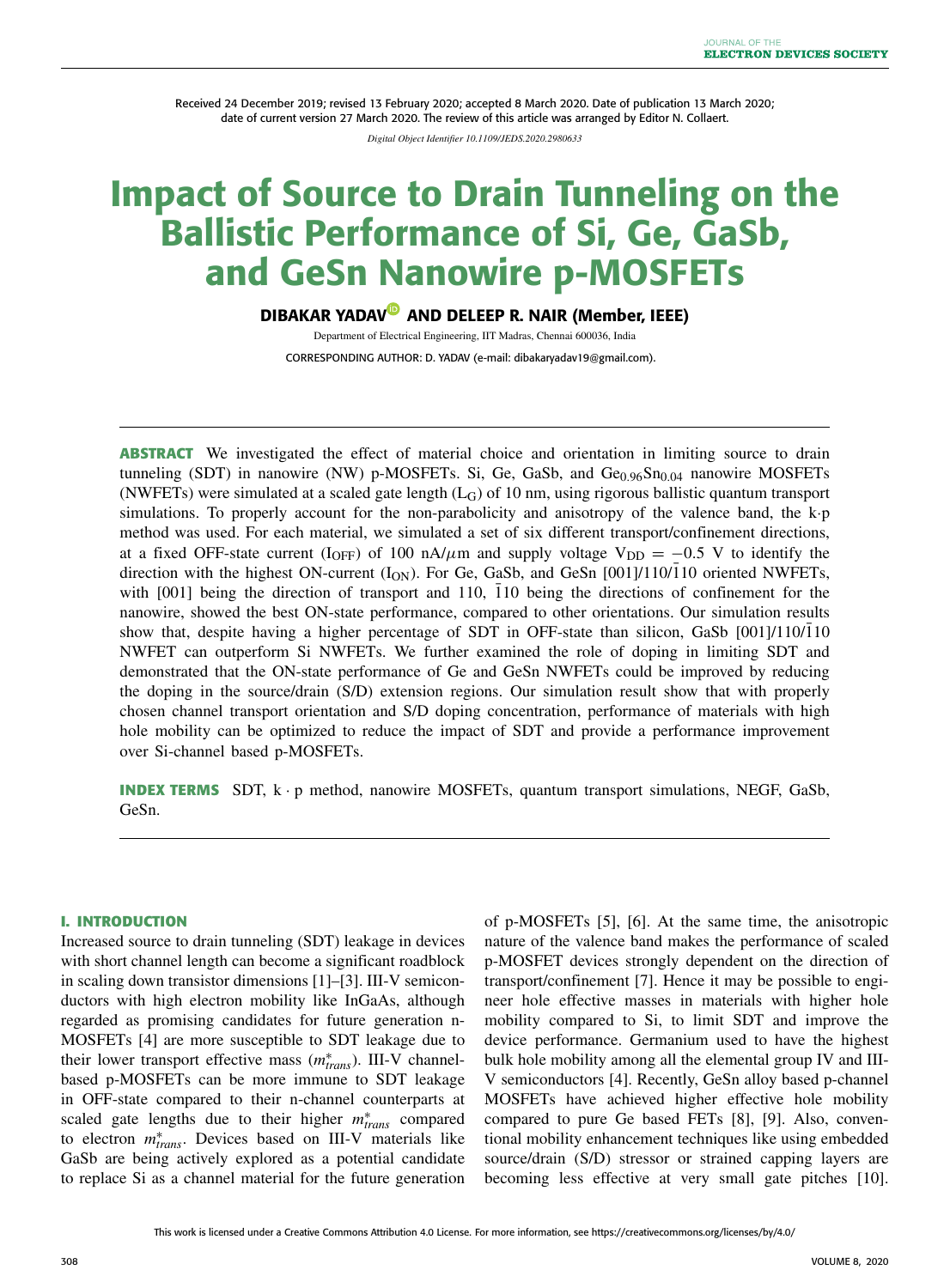Hence, to enable device scaling with performance improvements over conventional strained-Si based p-MOSFETs, it is essential to explore the relative merits/demerits of MOSFETs based on alternate channel materials. Nanowire MOSFETs (NWFETs) due to their ability to provide the ultimate electrostatic control of the channel by the gate are regarded as a promising device architecture to continue scaling [11]. Hence in this paper, we have carried out a comparative analysis of the ballistic performance of Si, Ge, GaSb, and  $Ge<sub>0.96</sub>Sn<sub>0.04</sub>$ (GeSn) NWFETs, to determine their suitability as a channel material for the future generation of p-MOSFETs.

A lot of studies have focussed in assessing the performance of Si, Ge, and III-V nanowire n-MOSFETs in the presence of SDT [2], [12]–[14]. But a similar study involving III-V materials along with Si, Ge for nanowire p-MOSFETs has not been carried out. In [15], some III-V materials alongside Si, Ge NWs have been considered. The authors have focussed on the ability of these materials in blocking SDT current for n- and p-NWFETS, but ON-state performance of these materials have not been evaluated. Other studies involving nanowire p-MOSFETs have only considered Si and Ge as channel materials and have been carried out either at longer gate lengths [14], with smaller SDT current component or have employed a semiclasical top of the barrier (ToB) model [16], which does not account for SDT. In [7], [17] ballistic performance of Si NWFETs has been evaluated in different transport orientations using the ToB model. In [3] an optimized range of *m*<sup>∗</sup><sub>*trans*</sub> has been provided, which has been treated as a material independent quantity, to optimize device performance for sub-12 nm nodes. In [3] however, transport was treated using a single band effective mass (EM) model. The EM model cannot account for the non-parabolic and coupled nature of valence bands [18]. Recently, Chang *et al.* [19] have analyzed the ballistic performance of III-V double-gate p-MOSFETs using the ToB semiclassical transport model.

In this work, we perform ballistic quantum transport simulations using the  $k \cdot p$  method, to analyze the impact of SDT on the performance of nanowire p-MOSFETs. A comprehensive analysis of the effects of the valence band dispersion relations, resulting from the use of different channel materials and crystallographic orientations will provide essential guidelines in designing sub-10 nm p-MOSFETs. We have performed rigorous ballistic quantum transport simulations of NWFETs with Ge, GaSb, and GeSn as the channel materials and compared their performance with Si NWFETs. For these materials, we have attempted to identify the transport directions which can minimize the OFF-state SDT without compromising too much on the ON-state performance.

The rest of the paper is organized as follows. We briefly summarize the simulation approach in Section II. In Section III, we analyze the ballistic performance of all the four materials with different transport orientation and source/drain doping concentrations. We also investigate the behavior of injection velocity and quantum capacitance in the ballistic limit. Finally, we conclude the paper in Section IV.

#### **TABLE 1.** Summary of NW axial orientation and directions of confinement.

| NW axial                   | <b>Transport</b>                                                 | Confinement                                                    |
|----------------------------|------------------------------------------------------------------|----------------------------------------------------------------|
| orientation                | direction $(x)$                                                  | directions $(y/z)$                                             |
| [100]<br>110<br>111<br>001 | 100<br>110<br>111<br>001<br>$0\overline{1}1$<br>$\overline{2}11$ | 010/001<br>110/001<br>011/211<br>110/110<br>211/111<br>011/111 |

# **II. APPROACH**

To investigate the effect of SDT on the performance of different channel materials, we adopt the following methodology,

- 1) All the materials have been compared at a fixed gate length of  $L_G = 10$  nm. The gate length is chosen as per ITRS 2015 [20] guidelines. Based on this choice of *LG*, the dimensions of the cross-section, viz, 5 nm  $\times$  5 nm and equivalent oxide thickness (EOT)  $\sim 0.65$  nm are chosen, to ensure  $L_G > 5\lambda$  for all the materials considered in this work, with  $\lambda$  being the natural length of the device [21]. Since our aim is to optimize  $m^*_{trans}$  to limit SDT, by varying channel material and orientation, rather than by changing device geometry, the dimensions of the device cross-section were kept constant throughout all the simulations.
- 2) We also analyzed the impact of channel transport orientation in minimizing SDT. For each material, NWFETs with six different transport orientations were simulated, to identify the orientation providing the highest ONcurrent (*ION*). For a fair comparison, OFF-state current  $(I<sub>OFF</sub>)$  for each orientation was made 100 nA/ $\mu$ m by adjusting the gate work function. Current values are shown after normalizing the current by the nanowire device perimeter.
- 3) The role of doping in minimizing SDT and improving *ION* has been examined for Ge and GeSn NWFETs.

We have solved self-consistently, the 3D-Poisson's equation and Schrödinger's equation within the non-equilibrium Green's function (NEGF) formalism, to analyze the effect of NW bandstructure and electrostatics on the overall performance of NWFETs. A schematic of NWFETs simulated in this study is shown in Fig. 1(a). The summary of NW transport directions simulated, with their directions of confinement is given in Table 1. Hereafter, for brevity, we denote different NWFETs using their direction of transport. For materials with indirect bandgaps, the 6 band  $k \cdot p$  method provides an accurate description of valence bands around the  $\Gamma$  point [23]. Hence for Si, Ge and GeSn, the 6 band  $k \cdot p$ method has been used. For GaSb with a direct bandgap, we have used the 8 band  $k \cdot p$  method.

To reduce the computational load associated with the solution of NEGF equations, we first transformed the device Hamiltonian from real space to reciprocal space [18]. Since the Hamiltonian in reciprocal space was still too expensive to be used in transport simulations, the mode-space (MS) Hamiltonian was constructed, which was then used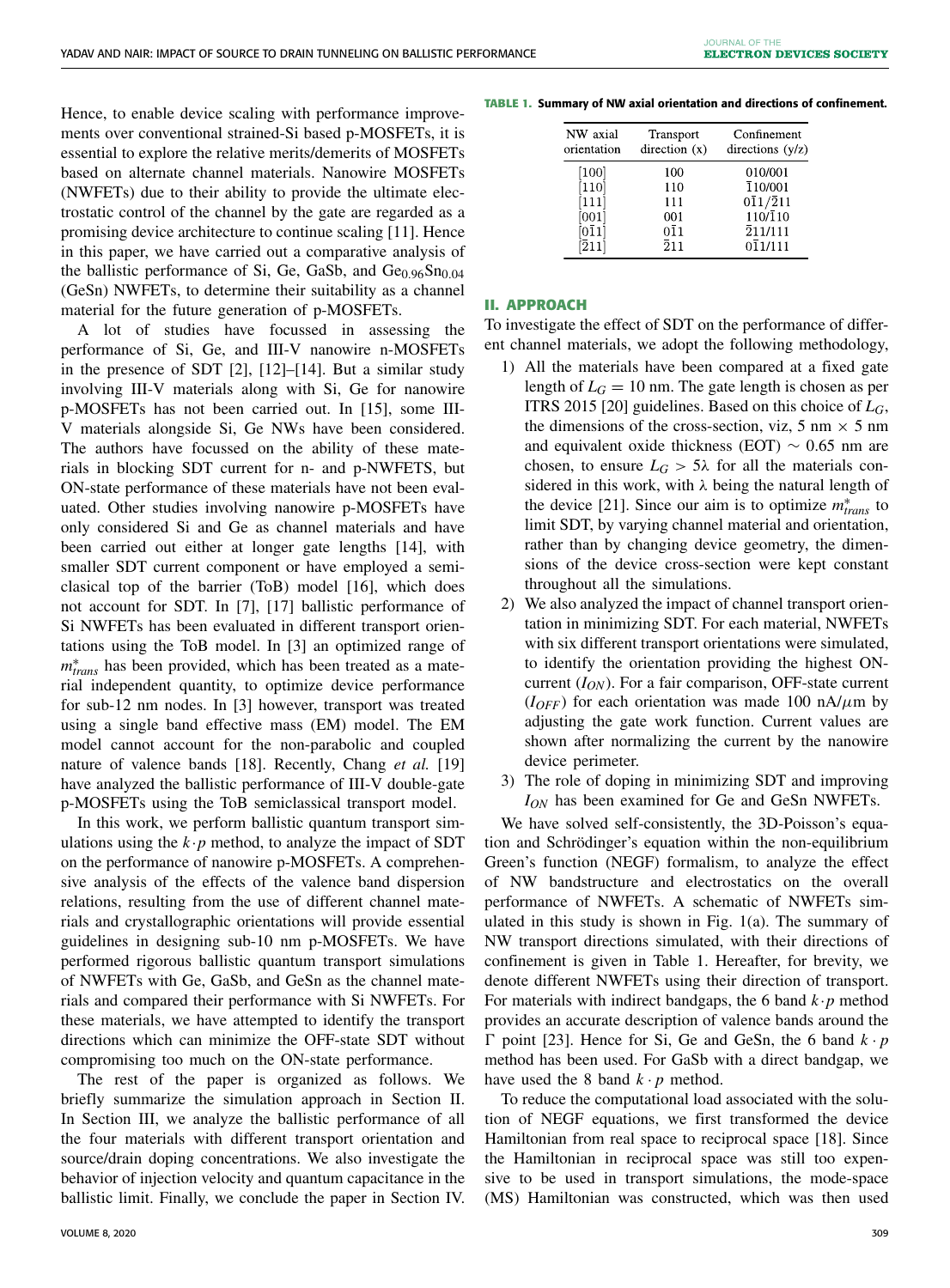

**FIGURE 1.** (a) Schematic of the simulation domain of NWFETs used in this work. (b) Hole sub-bands of Si [100] nanowire with 5 nm  $\times$  5 nm area of cross-section, obtained from reciprocal space Hamiltonian (Solid lines) and mode space Hamiltonian (Symbols). (c) Drain current ( $I_D$ ) vs gate-source voltage (*VGS*) characteristics for silicon NW pFET. Benchmarked results of Si NWFET to compare simulation approach. Our results (solid line) and [22] (symbols). Simulations in (c) were carried out at drain-source voltage (*VDS*) of −**0**.**5** V.

in NEGF simulations. For the 6 band  $k \cdot p$  method, the MS Hamiltonian was constructed following the approach outlined by Huang *et al.* in [22]. Similar to [22], we constructed the MS Hamiltonian by sampling the modes at the  $\Gamma$  point first (k-space sampling), and then by performing an energy space sampling at an energy of  $E = E_{top} - E_{int}$ , where *Etop* is the energy at the top of the valence band edge and  $E_{int}$  is the energy interval starting from  $E_{top}$ , over which we need the bandstructure obtained from the MS approach to match the bandstructure obtained using the reciprocal space Hamiltonian. The MS transformation Hamiltonian was then constructed by combining the modes obtained by k-space sampling to those obtained by energy space sampling and ortho-normalizing the resultant matrix [22]. For GaSb with the 8 band  $k \cdot p$  model, the approach proposed in [24] was used. For 8 band  $k \cdot p$  method, only k-space sampling was used [24]. Spurious energy states in the MS Hamiltonian were removed by discarding modes with singular values smaller than an iteratively determined threshold value [25]. For simulating NWs with different transport/surface orientations appropriate coordinate transformations were performed [26]. Recursive Green's function algorithm [27] was used to speed up the calculation of charge density. The converged charge density was then fed to a 3D Poisson's equation solver and these sequence of steps were repeated in a self-consistent manner.

To check the validity of MS transformation, we compared the E-k relation obtained by using the MS Hamiltonian to the one obtained using the reciprocal-space Hamiltonian. The bandstructure of [100] oriented Si NW is shown in Fig. 1(b). To benchmark the NEGF simulation approach,

|                                      | TABLE 2. List of material parameters used in simulation. Only parameters |  |
|--------------------------------------|--------------------------------------------------------------------------|--|
| needed during simulation are listed. |                                                                          |  |

| Parameters         | Si    | Ge    | GaSb  | GeSn  |
|--------------------|-------|-------|-------|-------|
| $\gamma_1$         | 3.60  | 9.37  | 13.27 | 10.54 |
| $\gamma_2$         | 0.67  | 3.01  | 4.97  | 3.38  |
| $\gamma_3$         | 1.21  | 4.02  | 5.978 | 4.52  |
| $\Delta_{so}$ (eV) | 0.044 | 0.306 | 0.748 | 0.332 |
| $m_c/m_0$          |       |       | 0.042 |       |
| $E_{\rm g}$ (eV)   |       |       | 0.751 |       |
| $E_p(eV)$          |       |       | 21.2  |       |

we performed simulations of a Si NWFET and compared it with a similar device in [22]; the results of benchmarking are shown in Fig. 1(c). The parameters used in simulation are given in Table 2.  $\gamma_{1,2,3}$  represent the Luttinger parameters [28], [29] for a given material.  $\Delta_{SO}$  is the spin-orbit splitting energy [28].  $m_c$  is the electron effective mass in the conduction band, given in terms of the free electron mass  $m_0$ ,  $E_g$  is the energy band-gap, while the parameter  $E_p$  is the energy equivalent [30] corresponding to the optical matrix element *P* [28]. The last three parameters in Table 2 are needed only while performing 8-band *k*.*p* method simulations for GaSb NWFETs. Si parameters are taken from [29]. Luttinger parameters for Ge and GeSn are taken from [31] while parameters of GaSb are taken from [25].

In this work the impact of NW cross-section dimensions on the device performance has not been considered. For NWs with a smaller cross-section, the more accurate atomistic tight binding (TB) method can be used, with the MS transformation of TB Hamiltonian [32] performed at a relatively cheaper computational cost. The impact of NW cross-section dimension and gate length on these set of channel materials will be the subject of a future study. In this work, we have assumed ballistic transport, and the effects of phonon, surface roughness scattering and alloy scattering for GeSn NWFETs were not considered. We also note that the results presented in this work are valid in the ballistic limit since scattering has not been considered. A more detailed study taking into account various scattering mechanisms, for these set of channel materials would be necessary to determine the best channel material and transport direction in the quasi-ballistic regime.

### **III. RESULTS AND DISCUSSION**

The dimensions of the simulated devices (indicated in Fig. 1(a)) are  $L_S = L_D = 15$  nm (lengths of S/D extension regions).  $L_G = 10$  nm. The dimensions of the cross-section are  $W = H = 5$  nm. EOT  $\sim 0.65$  nm and a supply voltage of  $V_{DD} = -0.5$  V were used in all simulations. Doping levels in S/D extension regions are  $10^{20}$  cm<sup>-3</sup> for Si, Ge, and GeSn NWFETs, and  $5 \times 10^{19}$  cm<sup>-3</sup> for GaSb NWFETs. A lower value of doping in the S/D extension regions of GaSb NWFETs is chosen since it is difficult to achieve higher doping levels in III-V semiconductors [33], due to the lower solid solubility limit of dopants in III-V semiconductors compared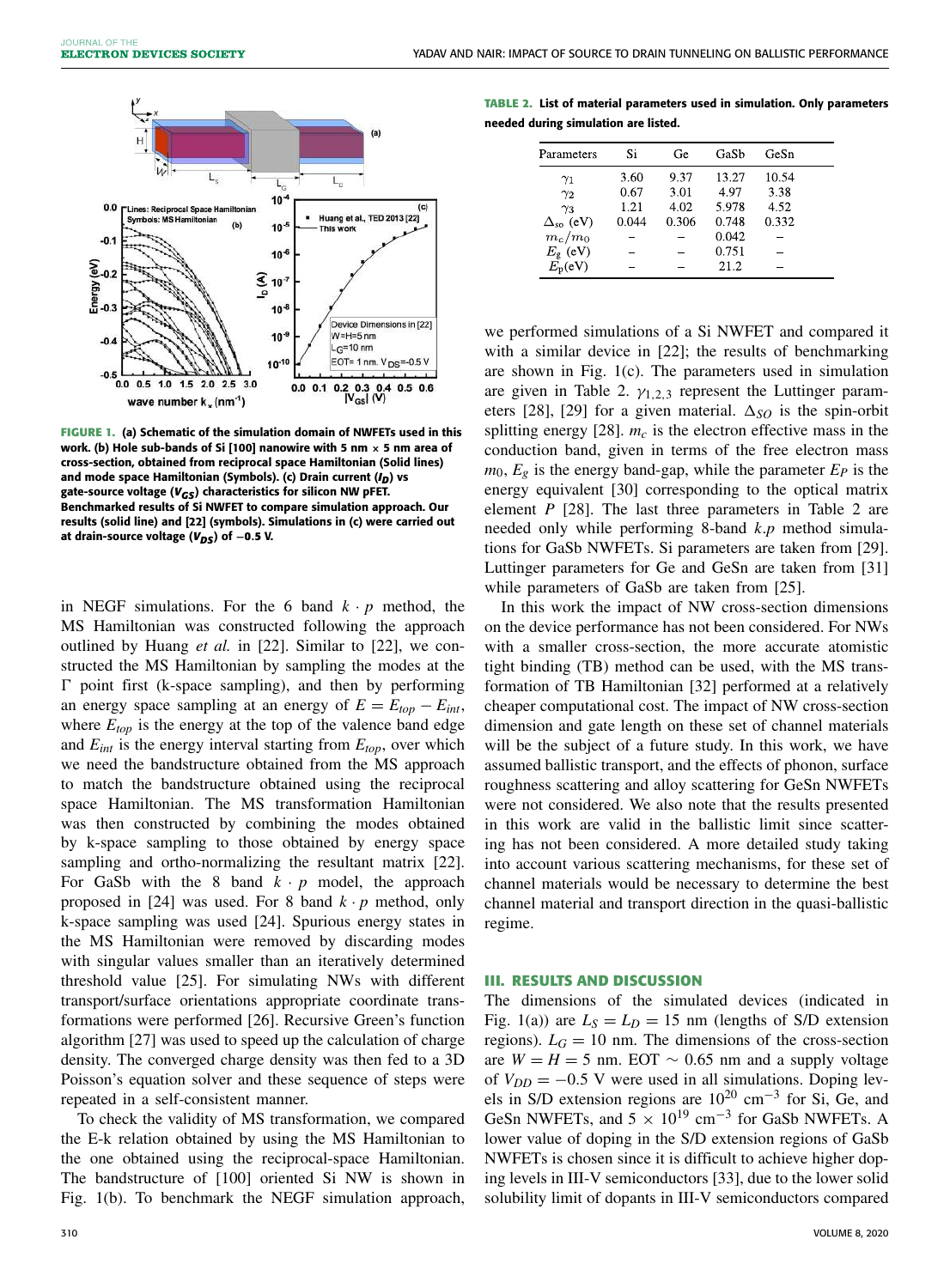

**FIGURE 2.** (a) *I<sup>D</sup>* − *VGS* characteristics of Si, Ge, GaSb and GeSn [100] oriented NWFETs. (b) *Vave* at the virtual source for devices in (a).



**FIGURE 3.** Normalized current spectrum in OFF-state for (a) Si (b) Ge (c) GaSb (d) GeSn [100] oriented NWFETs.

to group IV semiconductors. All simulations were carried out at a temperature of 300 K.

## *A. MATERIAL DEPENDENCE*

In this subsection, we compare the ballistic performance of  $[100]$  oriented NWFETs for all the four materials. Figure 2(a) shows the drain current  $(I_D)$  vs gate-source voltage  $(V_{GS})$ characteristics of Si, Ge, GaSb and GeSn NWFETs oriented in [100] transport direction. Si NWFET has the lowest *ION* due to its lower injection velocity. Figure 2(b) shows the average ballistic injection velocity (*Vave*) [34], [35] at the virtual source. GeSn NWFET has the highest *Vave* among all the four materials. It also has the highest component of SDT in the OFF-state. Figure 3 shows the normalized energy resolved *I<sub>OFF</sub>* for all the materials in [100] orientation. Current values are normalized by the total *IOFF*. Current flowing above the blue dashed lines in Fig. 3 constitutes the tunneling current. For Si NWFET, tunnel ratio (TR) defined as the ratio of current flowing by tunneling to the total *IOFF* is ∼17%. Thus most of the current in OFF-state is due to thermionic emission over the potential barrier. GeSn NWFET on the other hand has a TR of ∼65%, highest among all the four materials. Thus the potential energy barrier height (*Ebh*) needed to achieve the same *IOFF* in [100] oriented GeSn NWFET is higher compared to [100] Si NWFET.



**FIGURE 4.** ON and OFF-state *Vave* at virtual source for (a) Si, (b) Ge, (c) GaSb, (d) GeSn NWFETs.

**TABLE 3.** *ION* for Si, Ge, GaSb, and GeSn NWFETs with different transport orientations.

| Orientation                            | $I_{ON}$ (mA/um) |      |      |      |  |
|----------------------------------------|------------------|------|------|------|--|
|                                        | Si               | Ge.  | GaSh | GeSn |  |
| 100/010/001                            | 0.73             | 0.76 | 0.80 | 0.78 |  |
| 110/110/001                            | 0.84             | 0.74 | 0.80 | 0.69 |  |
| $111/0$ $\overline{1}1/\overline{2}11$ | 0.88             | 0.75 | 0.88 | 0.66 |  |
| $001/110/\overline{1}10$               | 0.80             | 0.87 | 0.98 | 0.85 |  |
| $0\overline{1}1/\overline{2}11/111$    | 0.80             | 0.70 | 0.82 | 0.62 |  |
| $\overline{2}11/0\overline{1}1/111$    | 0.82             | 0.72 | 0.85 | 0.62 |  |

This results in lower ON-state overdrive in [100] oriented GeSn NWFET.

GaSb [100] NWFET has the highest *ION* among all the four materials. A lower TR ∼ 51% for GaSb NWFET compared to GeSn results in a higher ON-state overdrive. GeSn NWFET has the worst subthreshold swing (SS) initially, due to higher TR, implying degraded gate control over the channel. But once the devices start operating above the subthreshold region, the change in the slope of the  $I_D - V_{GS}$ curve is steepest for GeSn NWFET. The performance of [100] oriented NWFETs is, however, sub-optimal in terms of *ION*. For all materials, an increase in the ballistic injection velocity, over its value in [100] oriented NWFETs results in an increased *ION*. However, for all materials *ION* doesn't increase proportionately, with an increase in the injection velocity. The orientation dependent performance variation for all the materials is discussed in the next subsection.

#### *B. ORIENTATION DEPENDENCE*

Table 3 shows *ION* for all materials with different orientations. Orientation dependence of *Vave* at the virtual source is shown in Fig. 4. Both ON and OFF-state *Vave* are shown. Irrespective of the material choice, [111] oriented NWFETs have the highest *Vave*, while [100] oriented NWFETs have the lowest  $V_{ave}$ . Figure 5(a) shows the  $I_D$ - $V_{GS}$  characteristics of orientations with the highest *ION* for each material. In the case of Si NWFETs, [111] oriented NWFET has the highest *ION*. The superior performance of [111] oriented Si NWFET, which has the highest *Vave* and TR among all Si NWFETs,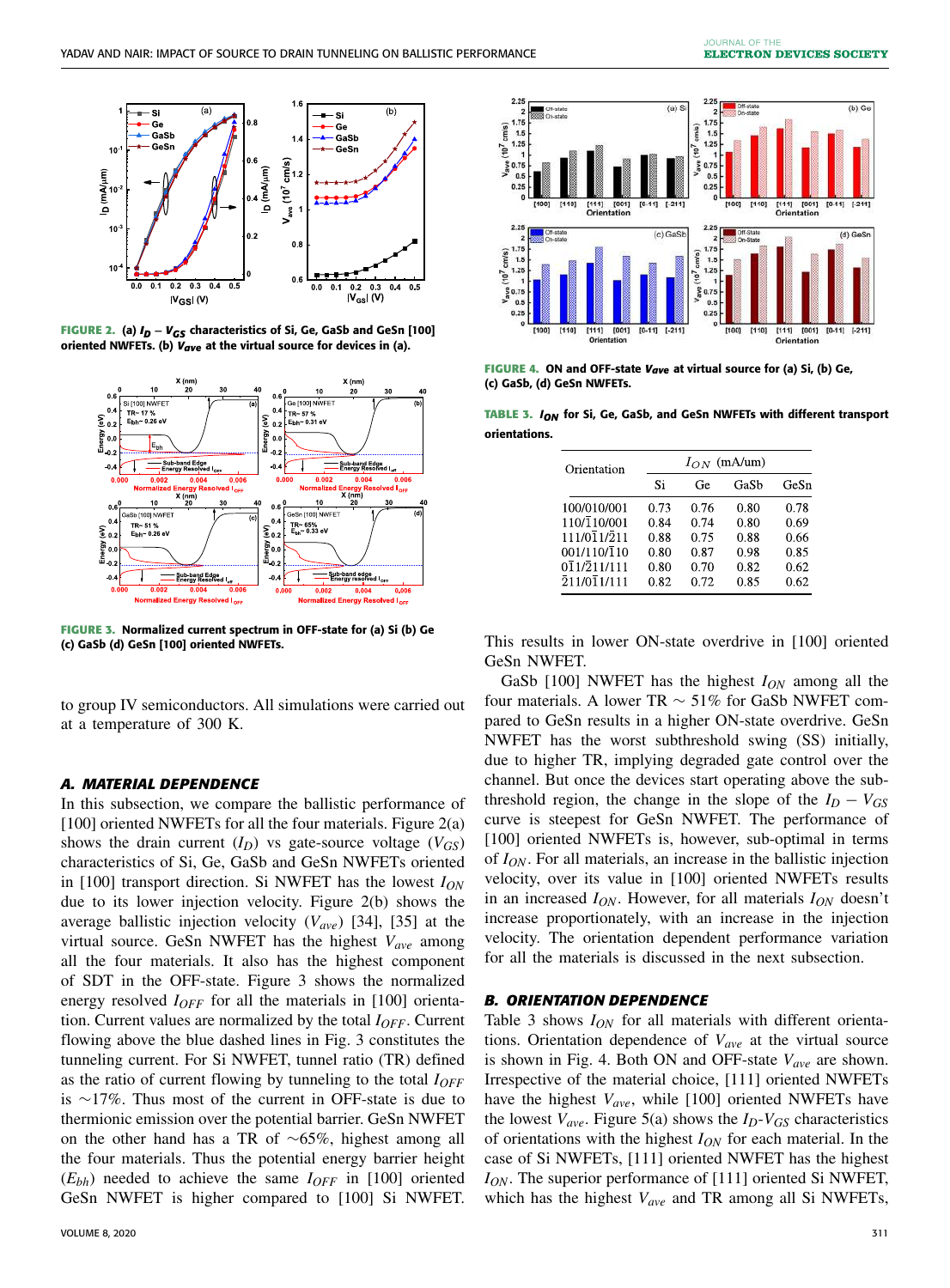

**FIGURE 5.** (a) *I<sup>D</sup>* − *VGS* characteristics for orientations with highest *ION* for each material. (b) *I<sup>D</sup>* − *VGS* characteristics of [111] oriented Ge, GaSb, and GeSn NWFETs compared with [100] Si NWFET.

shows that all Si NWFETs still operate in the thermionic current component dominated regime in OFF-state.

For Ge, GaSb, and GeSn, [001] oriented NWFETs have higher *ION* compared to other orientations. The reason for the superior performance of [001] oriented NWFETs over [100] oriented NWFETs is their very similar *Vave* in OFF-state to [100] oriented NWFETs, as shown in Fig. 4. This results in [001] oriented NWFETs having similar TR and SS as [100] oriented NWFETs. A similar value of TR implies that the barrier height for maintaining the same *IOFF* is nearly identical. Similar SS also means nearly same threshold voltage (when threshold voltage is defined using the constant current method). This leads to similar ON-state overdrive voltage and almost identical values of inversion carrier density for [001] and [100] oriented NWFETs. In ON-state, however, the injection velocity for [001] oriented NWFETs is higher compared to [100] orientation. In ON-state, as kstates with higher energy are occupied, *Vave* increases. These states have higher velocity compared to states near the  $k = 0$ point [34], due to the higher gradient of the dispersion relation for the off-zone center states. The gradient of energy with respect to k for [001] oriented NWs for Ge, GaSb, and GeSn is much higher compared to [100] oriented NWFETs. Once the high energy off-zone center states are populated in ON-state, *Vave* increases significantly for [001] NWFETs. Higher *Vave* for [001] oriented NWFETs results in a better ON-state performance compared to [100] oriented NWFETs even though both have similar values of inversion charge density.

For [111] oriented NWFETs, the larger injection velocity (lower *m* ∗ *trans*) results in higher SDT, and degraded gate control. Figure 5(b) shows the  $I_D - V_{GS}$  characteristics of [111] oriented NWFETs, for Ge, GaSb and GeSn NWFETs. *I<sup>D</sup>* − *VGS* characteristic of Si [100] NWFET, which has the lowest *Vave* in ON and OFF-states is also shown for comparison. The degraded gate control and higher SS for [111] oriented NWFETs results in inferior performance in the subthreshold region. The SS for the first decade of change in *I<sup>D</sup>* from the *IOFF* value, TRs along with the hole inversion



**FIGURE 6.** (a) Quantum capacitance vs *VGS* for directions with highest *ION* for each material. (b) SS for first 3 decades of I*D* for [001] oriented Ge, GaSb and GeSn NWFETs.

**TABLE 4.** SS, TR, and hole inversion density for Si, Ge, GaSb, and GeSn NWFETs with different transport orientations.

| Material<br>and Orientation | SS       | TR     | Hole Density<br>$\rm (cm^{-1})$ |
|-----------------------------|----------|--------|---------------------------------|
|                             | (mV/dec) | $(\%)$ |                                 |
| Si [100]                    | 70       | 16.64  | $1\times10^7$                   |
| Si [111]                    | 72       | 39.76  | $8.97\times10^{6}$              |
| Ge [001]                    | 82       | 65.97  | $7.89\times10^{6}$              |
| Ge [111]                    | 99       | 91.24  | $5.85 \times 10^6$              |
| GaSb [001]                  | 75       | 54.69  | $7.39\times10^{6}$              |
| GaSb [111]                  | 90       | 86.23  | $5.75 \times 10^{6}$            |
| GeSn [001]                  | 86       | 73.39  | $7.03\times10^{6}$              |
| GeSn [111]                  | 108      | 95.89  | $4.77 \times 10^6$              |

density for different materials and transport direction combinations are given in Table 4. As can be seen, for all the materials [111] oriented NWFETs have the worst SS, highest TR and lowest inversion carrier density. Higher *Vave* for [111] oriented NWFETs is not enough to compensate for the loss of ON-state overdrive due to higher SDT in OFFstate. Hence [111] oriented Ge, GaSb, and GeSn NWFETs underperform compared to [001] oriented NWFETs for these materials.

For comparison across materials, we show the quantum capacitance (QC) [36] as a function of  $V_{GS}$  in Fig. 6(a) for directions having the highest *ION* for each material. Our simulation results show that these devices operate close to the quantum capacitance limit [36]. Hence the QC values are comparable (except for Si) to the NW insulator capacitance (*Cins*), which is calculated, taking into account the NW device geometry [37]. Ge and GaSb [001] oriented NWFETs have comparable values of QC and *Vave* (as shown in Fig. 4). Despite this, GaSb [001] NWFET outperforms Ge [001] oriented NWFET and has the highest *ION* among all materials, with all different orientations considered. Ge [001] oriented NWFET underperforms compared to GaSb [001] oriented NWFET primarily due to higher OFF-state SDT and worse SS. Figure 6(b) shows the SS over the first three decades of *ID*, over which the characteristics are sub-threshold like. Ge [001] NWFET has higher SS in this region due to degraded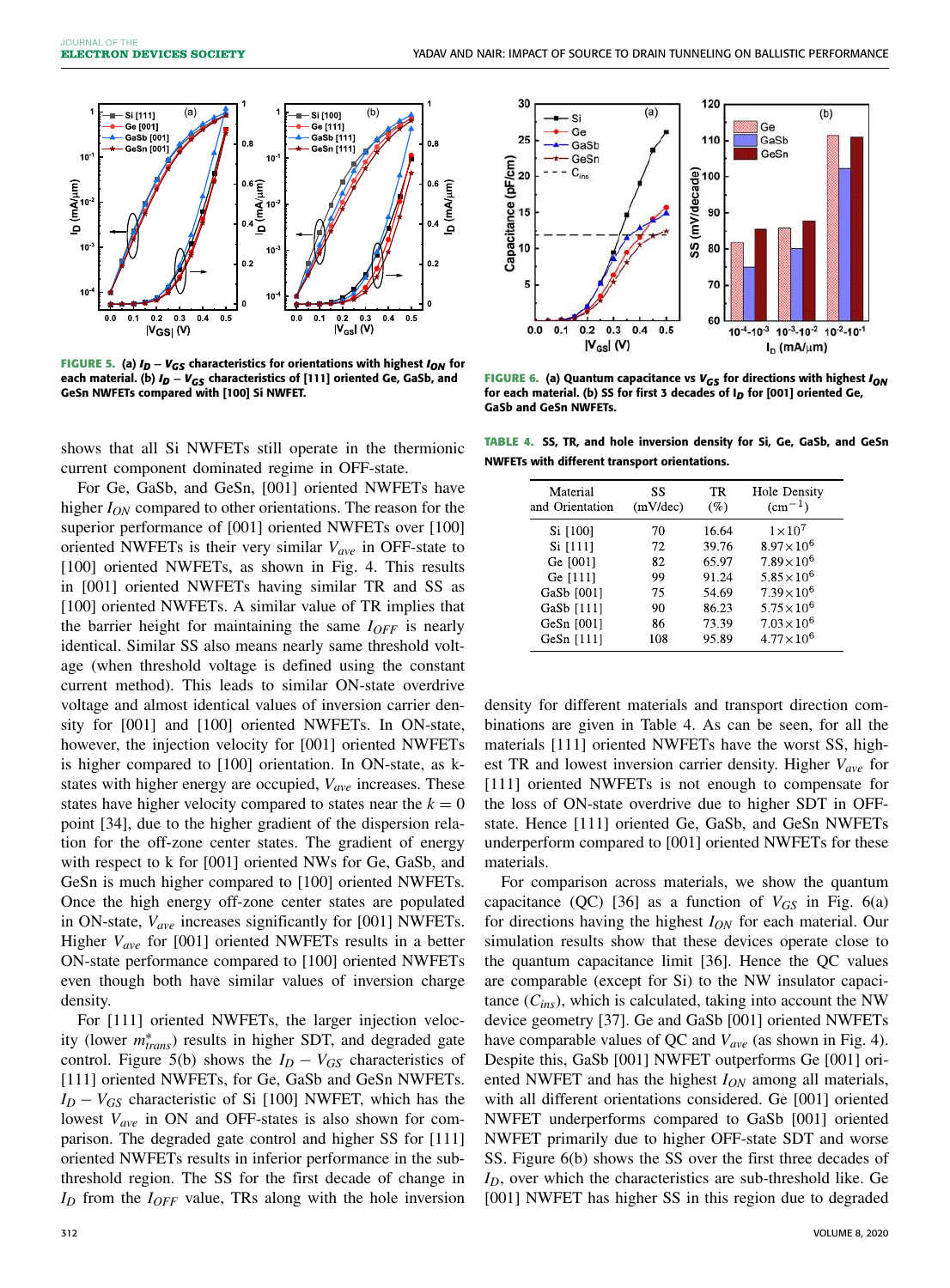

**FIGURE 7.** (a) Doping dependence of *ION* for Ge and GeSn [001] oriented NWFETs. *ION* for [001] oriented GaSb NWFET is also shown for comparison. (b) Tunnel ratios for devices considered in (a). (c) Impact of doping on *<sup>V</sup>ave* at the virtual source. Doping levels in S/D extension regions in cm−**<sup>3</sup>** are indicated within parenthesis.

gate control as a result of higher SDT. Higher SDT in Ge [001] NWFET compared to GaSb [001] oriented NWFET is partly also due to the higher doping in the S/D extension regions. SDT can be reduced by reducing the doping concentration in S/D extension regions [38]. With the same level of doping as GaSb, both Ge and GeSn NWFETs outperform [001] oriented GaSb NWFET, as shown in the next subsection.

# *C. IMPACT OF DOPING*

In this subsection, we reduce the doping levels in the S/D extension regions of Ge and GeSn NWFETs from  $1 \times 10^{20}$ to  $5 \times 10^{19}$  cm<sup>-3</sup>, to compare their performance with GaSb NWFETs at the same level of doping. [001] oriented NWFETs were simulated as they provide the highest *ION* for each of the three materials. Figure 7(a) shows *ION* for [001] oriented Ge and GeSn NWFETs with S/D doping of  $5 \times 10^{19}$ cm<sup>-3</sup> and  $1 \times 10^{20}$  cm<sup>-3</sup>. At the same value of S/D doping, Ge and GeSn NWFETs show marginally better ON-state performance as compared to GaSb [001] oriented NWFET. The TRs for these devices is shown in Fig. 7(b). Tunnel ratios improve considerably for both Ge and GeSn [001] oriented NWFETs at lower doping levels. The impact of lower S/D doping on *Vave* at the virtual source is shown in Fig. 7(c). The OFF-state *Vave* remains practically unchanged for lower doping levels in the S/D extension regions. Hence, the reduction in SDT is due to the widening of sourcechannel potential barrier as a result of lower doping levels in S/D extension regions [39]. A reduced doping results in a longer effective channel length [40], [41] and a wider sourcechannel potential barrier. This leads to a reduction in SDT current in OFF-state. Reduced SDT improves the subthreshold characteristics and also increases the ON-state overdrive voltage resulting in a higher *ION* for NWFETs with a lower value of S/D doping. The ON-state *Vave* increases slightly, primarily due to enhanced ON-state overdrive voltage, which

results in hole sub-bands moving more closer to the source contact Fermi level, increasing the occupation probability of the sub-bands.

Our simulation results thus demonstrate that with a proper choice of channel transport orientation and S/D doping concentration, all the three high mobility materials viz. Ge, GaSb and GeSn NWFETs for p-MOSFETs can outperform Si NWFETs, despite having a higher SDT leakage compared to Si NWFETs in the OFF-state. Materials like InAs, GaAs for n-channel MOSFETs, suffer from the density of states bottleneck and SDT leakage due to lighter electron  $m^*$ <sub>trans</sub> and underperform compared to Si channel based n-MOSFETs for high performance logic devices [12], [42]. On the other hand, materials studied in this work remain attractive alternatives to Si-channel based p-MOSFETs, at this scaled gate length of 10 nm. This can be explained by examining the corresponding E-k dispersion relations for high hole mobility materials, where due to a larger hole quantization mass, valance sub-bands are more closely spaced in energy, and a large number of hole sub-bands with different hole effective masses participate in transport. Also, a more significant degree of anisotropy of valance sub-bands compared to conduction band provides greater flexibility in tuning transport properties by varying the channel transport orientation. These properties, along with a proper choice of S/D doping concentration, make it possible to optimize the performance of devices based on high hole mobility channel materials and makes them potential candidates to replace strained-Si channel based devices in the future generation p-MOSFETs.

#### **IV. CONCLUSION**

In this work, we have for the first time, carried out a comprehensive analysis of the impact of source to drain tunneling (SDT) on the performance of GaSb and GeSn NWFETs. Comparison of Ge, GaSb, and GeSn NWFETs with Si NWFETs shows that unless devices with proper channel orientation and S/D doping concentration are chosen, SDT can be a significant performance limiter for materials with high hole mobility. At the scaled gate length of  $L_G = 10$  nm, while Si NWFETs still operate in the thermionic current dominated regime, other materials operate in the tunneling current dominated regime in OFF-state (tunnel ratio  $> 50\%$ ). Our ballistic simulation results show that the amount of SDT for each material is strongly dependent on the nanowire transport/confinement directions at this gate length. [111] oriented NWFETs despite having the highest *Vave* among all orientations for all the high mobility materials have lower *ION* due to a higher SDT leakage in OFF-state. Furthermore, SDT though, has a significant impact on the ON-state performance; it is not the sole factor determining the ON-state performance of devices. For optimizing the device performance, one needs to strike a balance between lower *Vave* and higher SDT. [001] oriented NWFETs for Ge, GaSb, and GeSn NWFETs exhibit the optimum balance, thus providing the highest *ION* among all orientations for the high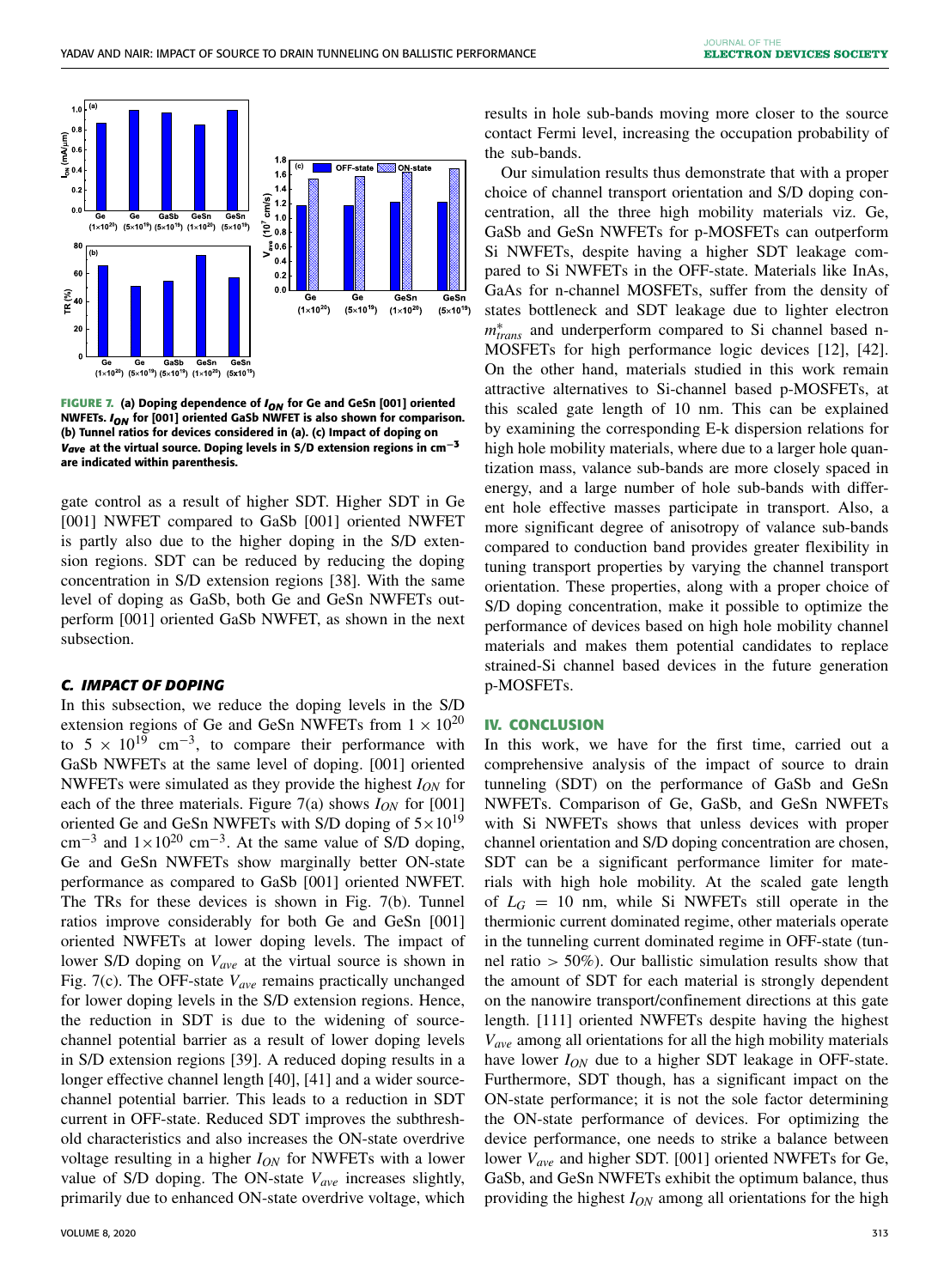mobility materials. Also, with a carefully chosen value of S/D doping, they can outperform Si NWFETs despite having a higher SDT in OFF-state. Thus, they remain attractive alternatives to Si channel based p-MOSFETs at  $L<sub>G</sub>=10$  nm, unlike high mobility materials for n-channel FETs, which underperform compared to Si-based n-channel MOSFETs, for high performance logic devices. Hence for devices with a small gate length, where strain has limited effectiveness in improving device performance, the current study provides useful guidelines in the selection of materials and orientations, thereby providing a technological solution to minimize the impact of SDT in nanowire p-MOSFETs.

#### **REFERENCES**

- [1] J. Wang and M. Lundstrom, "Does source-to-drain tunneling limit the ultimate scaling of MOSFETs?" in *Dig. Int. Electron Devices Meeting*, Dec. 2002, pp. 707–710, doi: 10.1109/IEDM.2002.1175936.
- [2] S. R. Mehrotra, S. Kim, T. Kubis, M. Povolotskyi, M. S. Lundstrom, and G. Klimeck, "Engineering nanowire n-MOSFETs at *Lg* < 8nm," *IEEE Trans. Electron Devices*, vol. 60, no. 7, pp. 2171–2177, Jul. 2013, doi: 10.1109/TED.2013.2263806.
- [3] M. Salmani-Jelodar, S. R. Mehrotra, H. Ilatikhameneh, and G. Klimeck, "Design guidelines for sub-12 nm nanowire MOSFETs," *IEEE Trans. Nanotechnol.*, vol. 14, no. 2, pp. 210–213, Mar. 2015, doi: 10.1109/TNANO.2015.2395441.
- [4] J. A. Del Alamo, "Nanometre-scale electronics with III–V compound semiconductors," *Nature*, vol. 479, pp. 317–323, Nov. 2011, doi: 10.1038/nature10677.
- [5] A. W. Dey, J. Svensson, B. M. Borg, M. Ek, and L.-E. Wernersson, "Single InAs/GaSb nanowire low-power CMOS inverter," *Nano Lett.*, vol. 12, no. 11, pp. 5593–5597, Oct. 2012. [Online]. Available: https://doi.org/10.1021/nl302658y
- [6] A. Nainani *et al.*, "Optimization of the Al<sub>2</sub>O<sub>3</sub>/GaSb interface and a high-mobility GaSb pMOSFET," *IEEE Trans. Electron Devices*, vol. 58, no. 10, pp. 3407–3415, Oct. 2011, doi: 10.1109/TED.2011.2162732.
- S. Mehrotra, A. Paul, M. Luisier, and G. Klimeck, "Surface and orientation dependence on performance of trigated silicon nanowire pMOS-FETs," in *Proc. IEEE Workshop Microelectron. Electron Devices*, Apr. 2009, pp. 1–4, doi: 10.1109/WMED.2009.4816145.
- [8] G. Han *et al.*, "High-mobility germanium-tin (GeSn) p-channel MOSFETs featuring metallic source/drain and sub-370◦ C process modules," in *Proc. Int. Electron Devices Meeting*, Dec. 2011, pp. 16.7.1–16.7.3, doi: 10.1109/IEDM.2011.6131569.
- [9] S. Gupta *et al.*, "GeSn technology: Extending the Ge electronics roadmap," in *Proc. Int. Electron Devices Meeting*, Dec. 2011, pp. 16.6.1–16.6.4, doi: 10.1109/IEDM.2011.6131568.
- [10] B. Doris, K. Cheng, A. Khakifirooz, Q. Liu, and M. Vinet, "Device design considerations for next generation CMOS technology: Planar FDSOI and FinFET," in *Proc. Int. Symp. VLSI Technol. Syst. Appl. (VLSI-TSA)*, Apr. 2013, pp. 1–2, doi: 10.1109/VLSI-TSA.2013.6545605.
- [11] K. J. Kuhn, "Considerations for ultimate CMOS scaling," *IEEE Trans. Electron Devices*, vol. 59, no. 7, pp. 1813–1828, Jul. 2012, doi: 10.1109/TED.2012.2193129.
- [12] R. Kim, U. E. Avci, and I. A. Young, "Comprehensive performance benchmarking of III-V and Si nMOSFETs (gate length = 13 nm) considering supply voltage and off-current," *IEEE Trans. Electron Devices*, vol. 62, no. 3, pp. 713–721, Mar. 2015, doi: 10.1109/TED.2015.2388708.
- [13] M. Luisier, M. Lundstrom, D. A. Antoniadis, and J. Bokor, "Ultimate device scaling: Intrinsic performance comparisons of carbon-based, InGaAs, and Si field-effect transistors for 5 nm gate length," in *Proc. Int. Electron Devices Meeting*, Dec. 2011, pp. 11.2.1–11.2.4, doi: 10.1109/IEDM.2011.6131531.
- [14] R. Kim, U. E. Avci, and I. A. Young, "CMOS performance benchmarking of Si, InAs, GaAs, and Ge nanowire n- and pMOSFETs with Lg=13 nm based on atomistic quantum transport simulation including strain effects," in *Proc. IEEE Int. Electron Devices Meeting (IEDM)*, Dec. 2015, pp. 34.1.1–34.1.4, doi: 10.1109/IEDM.2015.7409824.
- [15] S. S. Sylvia, H. Park, M. A. Khayer, K. Alam, G. Klimeck, and R. K. Lake, "Material selection for minimizing direct tunneling in nanowire transistors," *IEEE Trans. Electron Devices*, vol. 59, no. 8, pp. 2064–2069, Aug. 2012, doi: 10.1109/TED.2012.2200688.
- [16] J. Wang, A. Rahman, G. Klimeck, and M. Lundstrom, "Bandstructure and orientation effects in ballistic Si and Ge nanowire FETs," in *IEEE Int. Electron Devices Meeting IEDM Tech. Dig.*, Dec. 2005, p. 533, doi: 10.1109/IEDM.2005.1609399.
- [17] N. Neophytou, S. G. Kim, G. Klimeck, and H. Kosina, "On the bandstructure velocity and ballistic current of ultra-narrow silicon nanowire transistors as a function of cross section size, orientation, and bias," *J. Appl. Phys.*, vol. 107, no. 11, pp. 1–9, Jun. 2010, doi: 10.1063/1.3372764.
- [18] M. Shin, "Full-quantum simulation of hole transport and band-to-band tunneling in nanowires using the *k*·*p* method," *J. Appl. Phys.*, vol. 106, no. 5, pp. 1–10, Sep. 2009, doi: 10.1063/1.3208067.
- [19] P. Chang, X. Liu, S. Di, and G. Du, "Evaluation of ballistic transport in III–V-based p-channel MOSFETs," *IEEE Trans. Electron Devices*, vol. 64, no. 3, pp. 1053–1059, Mar. 2017, doi: 10.1109/TED.2017.2655261.
- [20] *International Technology Roadmap for Semiconductors*. Accessed: Aug. 9, 2010. [Online]. Available: https://www.semiconductors.org/ wp-content/uploads/2018/06/0\_2015-ITRS-2.0-Executive-Report-1.pdf
- [21] J.-P. Colinge, "Multiple-gate SOI MOSFETs," *Solid-State Electron.*, vol. 48, no. 6, pp. 897–905, 2004, doi: 10.1016/j.sse.2003.12.020.
- [22] J. Z. Huang, W. C. Chew, J. Peng, C.-Y. Yam, L. J. Jiang, and G.-H. Chen, "Model order reduction for multiband quantum transport simulations and its application to p-type junctionless transistors," *IEEE Trans. Electron Devices*, vol. 60, no. 7, pp. 2111–2119, Jul. 2013, doi: 10.1109/TED.2013.2260546.
- [23] C. Martinez-Blanque *et al.*, "Electrostatic performance of InSb, GaSb, Si and Ge p-channel nanowires," *J. Phys. D Appl. Phys.*, vol. 50, no. 49, 2017, Art. no. 495106. [Online]. Available: http://stacks.iop.org/0022-3727/50/i=49/a=495106
- [24] J. Z. Huang *et al.*, "Model order reduction for quantum transport simulation of band-to-band tunneling devices," *IEEE Trans. Electron Devices*, vol. 61, no. 2, pp. 561–568, Feb. 2014, doi: 10.1109/TED.2013.2295983.
- [25] J. Z. Huang, L. Zhang, P. Long, M. Povolotskyi, and G. Klimeck. (Nov. 2015). *Quantum Transport Simulation of III-V TFETs With Reduced-Order K.P Method*. [Online]. Available: http://adsabs.harvard.edu/abs/2015arXiv151102516H
- [26] D. Esseni, P. Palestri, and L. Selmi, *Nanoscale MOS Transistors: Semi-Classical Transport and Applications*. Cambridge, U.K.: Cambridge Univ. Press, 2011, doi: 10.1017/CBO9780511973857.
- [27] D. Nikonov and S. Koswatta. (Nov. 2006). *Recursive Algorithm for NEGF in MATLAB*. [Online]. Available: https://nanohub.org/resources/1983
- [28] D. Gershoni, C. H. Henry, and G. A. Baraff, "Calculating the optical properties of multidimensional heterostructures: Application to the modeling of quaternary quantum well lasers," *IEEE J. Quant. Electron.*, vol. 29, no. 9, pp. 2433–2450, Sep. 1993, doi: 10.1109/3.247701.
- [29] M. Shin, S. Lee, and G. Klimeck, "Computational study on the performance of Si nanowire pMOSFETs based on the *k*.*p* method," *IEEE Trans. Electron Devices*, vol. 57, no. 9, pp. 2274–2283, Sep. 2010, doi: 10.1109/TED.2010.2052400.
- [30] P. Enders and M. Woerner, "Exact block diagonalization of the eight-band hamiltonian matrix for tetrahedral semiconductors and its application to strained quantum wells," *Semicond. Sci. Technol.*, vol. 11, no. 7, pp. 983–988, Jul. 1996. [Online]. Available: https://doi.org/10.1088
- [31] S. Gupta, V. Moroz, L. Smith, Q. Lu, and K. C. Saraswat, "7-nm FinFET CMOS design enabled by stress engineering using Si, Ge, and Sn," *IEEE Trans. Electron Devices*, vol. 61, no. 5, pp. 1222–1230, May 2014, doi: 10.1109/TED.2014.2311129.
- [32] G. Mil'Nikov, N. Mori, and Y. Kamakura, "Equivalent transport models in atomistic quantum wires," *Phys. Rev. B, Condens. Matter*, vol. 85, pp. 1–11, Jan. 2012. [Online]. Available: https://link.aps.org/doi/10.1103/PhysRevB.85.035317